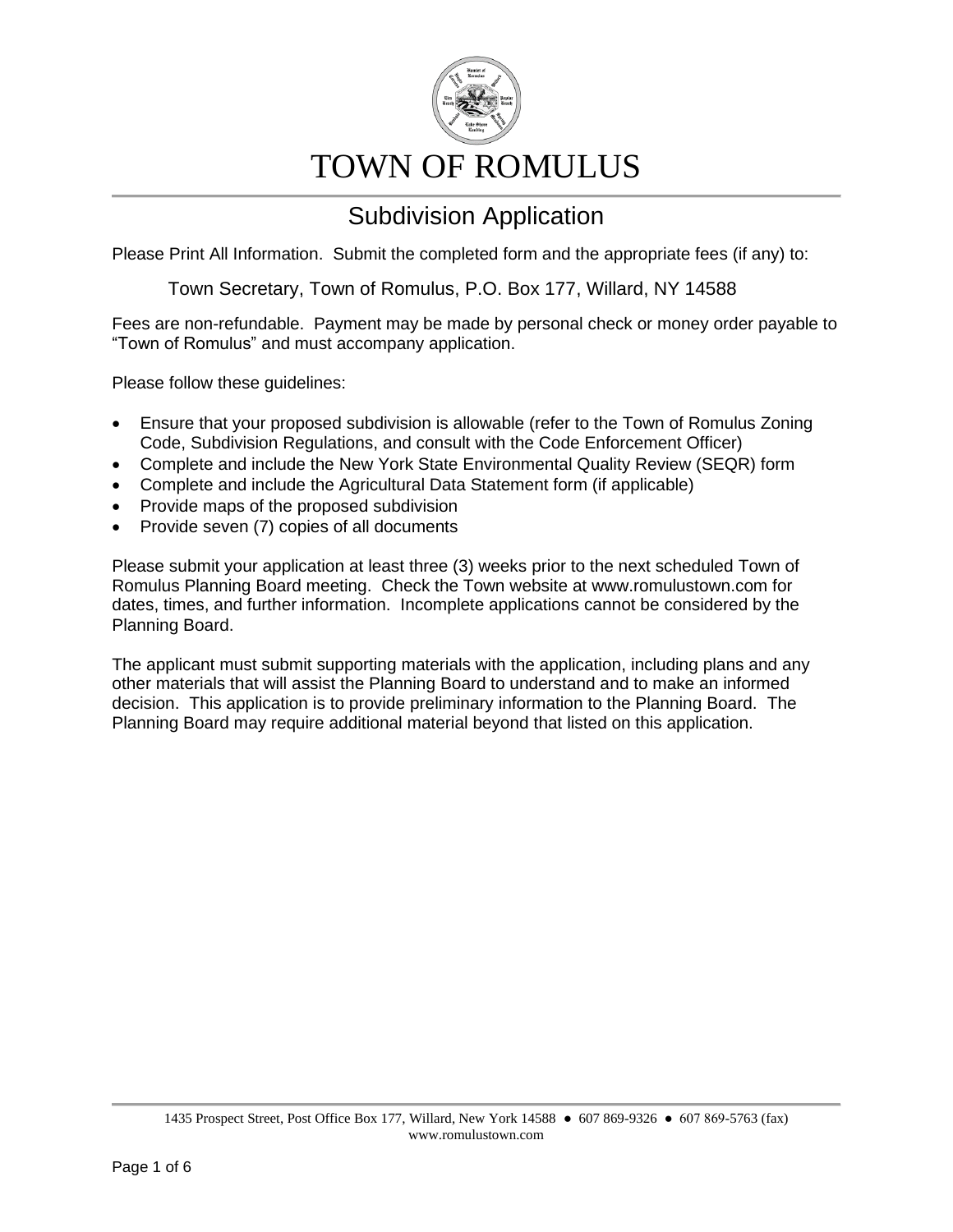

| 1. Property Owner      |       |
|------------------------|-------|
| Name                   |       |
| <b>Mailing Address</b> |       |
| City, State, Zip       |       |
| Telephone              | Email |

#### 2. Applicant (if different than Property Owner)

| Name                             |       |
|----------------------------------|-------|
| <b>Mailing Address</b>           |       |
| City, State, Zip                 |       |
| Telephone                        | Email |
| Details of relationship to Owner |       |

#### 3. Licensed Land Surveyor or Engineer

| Name             |       |
|------------------|-------|
| <b>Address</b>   |       |
| City, State, Zip |       |
| Telephone        | Email |

#### 4. Site Location (list all if more than one parcel)

| Address            |  |
|--------------------|--|
| City, State, Zip   |  |
| Tax Map ID         |  |
| Current Zoning     |  |
| <b>Current Use</b> |  |
|                    |  |

Please provide additional sheets as necessary.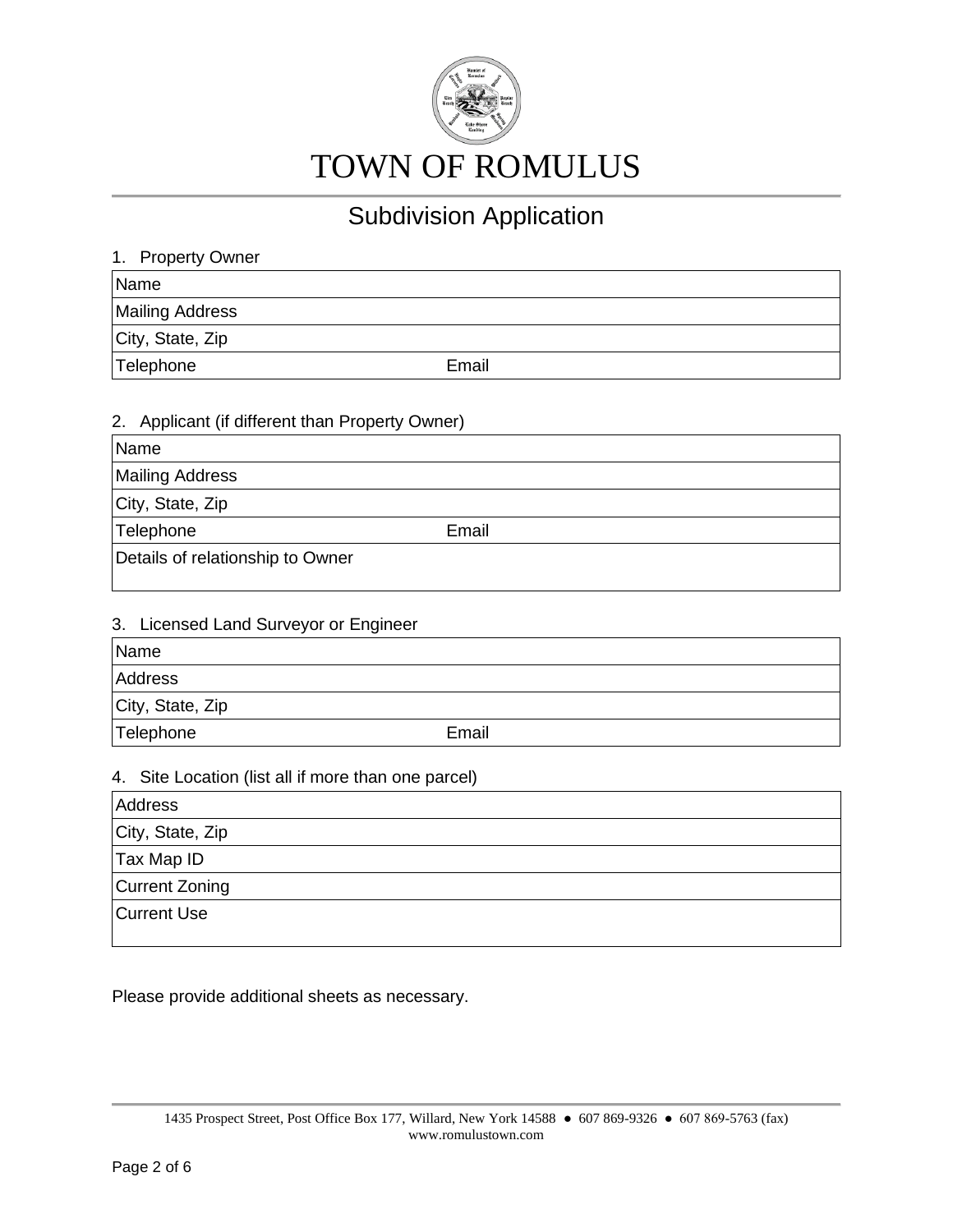

5. Description of intent and purpose of the proposed subdivision

6. Easements or other restrictions on the property including covenants and zoning district boundary lines

7. List any special features of the existing property (steep slopes, views, streams, trees, buildings, or other features) and how the subdivision would impact them

8. Description of neighborhood land use

9. Description of how the subdivision would affect adjoining properties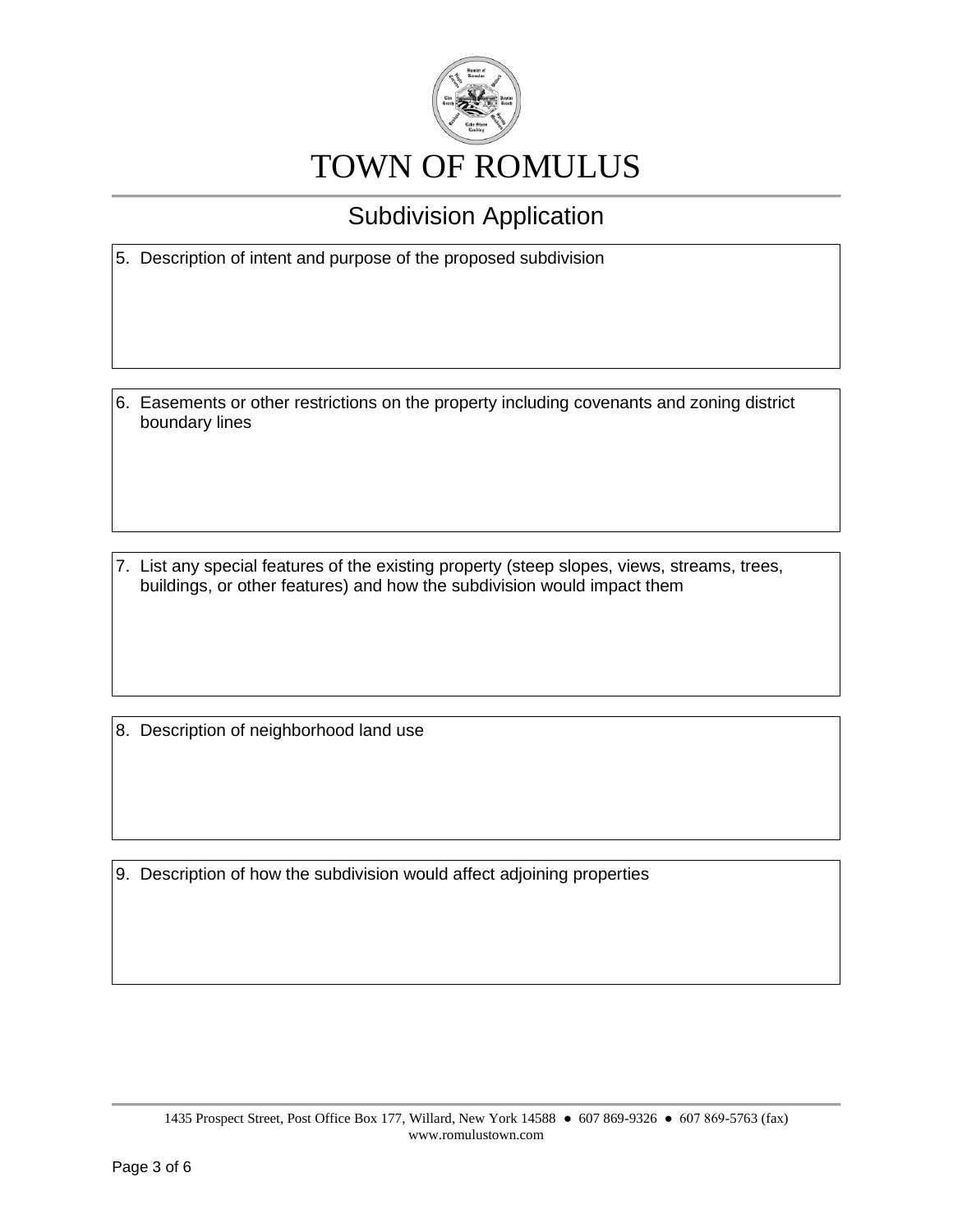

# TOWN OF ROMULUS

## Subdivision Application

10.Names and addresses of Owners of abutting properties, including those across existing streets, or property which may be located in a neighboring Town. Attach additional pages if needed.

Supporting Materials

- $\Box$  Survey and supporting drawings
- ☐ Photos
- $\Box$  All available utilities and all streets as they appear on the official map if one exists
- ☐ Proposed pattern of lots (with dimensions), street layouts, recreation areas, and systems of drainage, sewage, and water supply within the subdivided area
- $\Box$  Other (please list)

I certify, to the best of my knowledge and belief, the statements contained in this application, together with the plans and specifications submitted, are true and complete.

I have read the applicable sections of the Town of Romulus Zoning Ordinance.

I do hereby permit officials and/or consultants of the Town of Romulus to enter the property described herein to complete a thorough review of this application.

Any additional documentation required by the applicable sections of the Town of Romulus Zoning Ordinance is included (please see Addendum A).

| Signature(s) of Applicant(s)                                                                                             |                                   |                          | Date |
|--------------------------------------------------------------------------------------------------------------------------|-----------------------------------|--------------------------|------|
| <b>Internal Use Only</b>                                                                                                 |                                   |                          |      |
| Date Paid                                                                                                                | <b>Amount Paid</b><br>$\Box$ Cash | $\Box$ Check – Check No. |      |
| Date Received                                                                                                            |                                   |                          |      |
|                                                                                                                          |                                   |                          |      |
| $1425$ Prognast Street, Dost Office Doy 177, Willerd, New York 14500 $\bullet$ 607,060,0226 $\bullet$ 607,060,5762 (fey) |                                   |                          |      |

1435 Prospect Street, Post Office Box 177, Willard, New York 14588 ● 607 869-9326 ● 607 869-5763 (fax) www.romulustown.com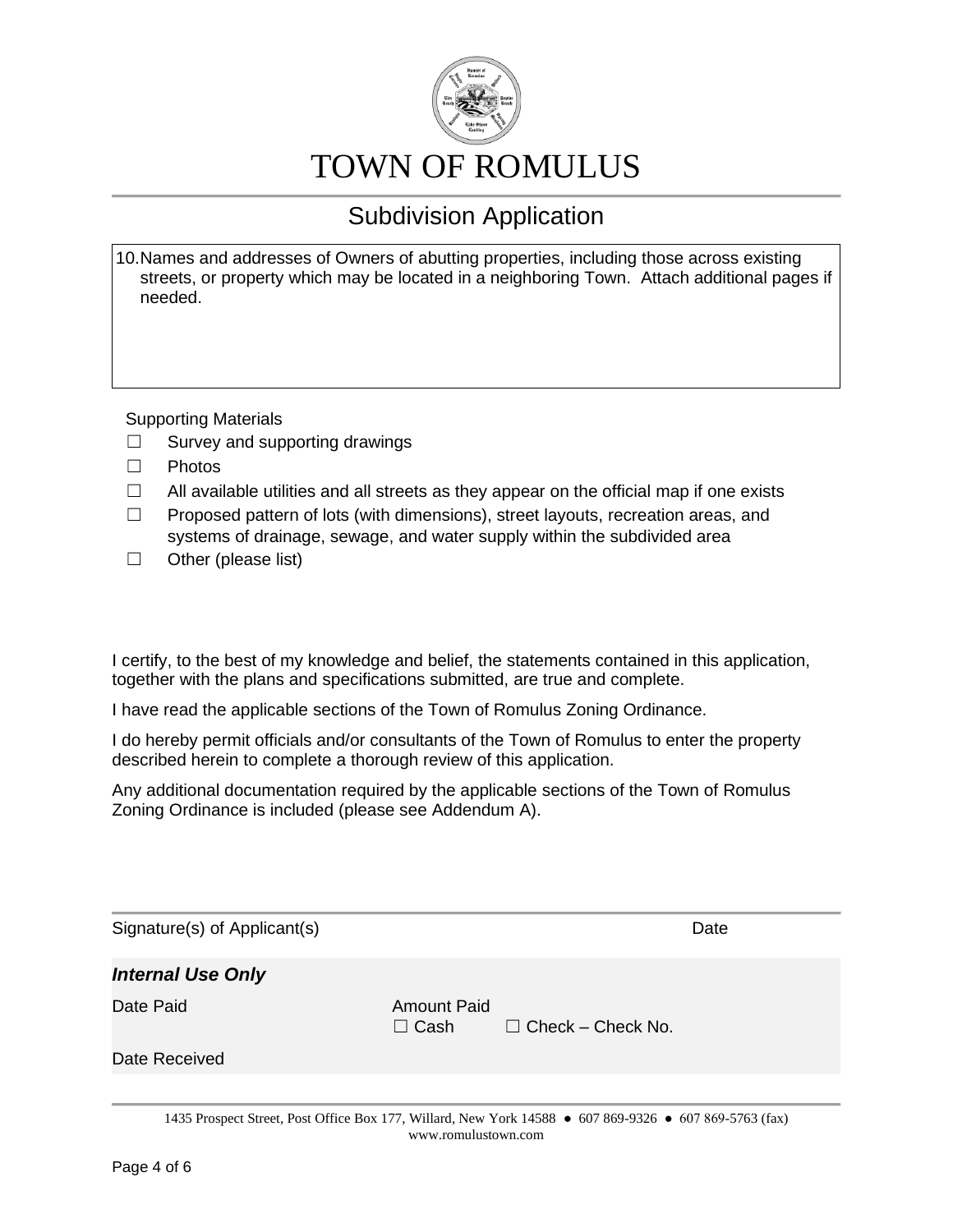

Agricultural Data Statement

Per § 305-a of the New York State Agriculture and Markets law, any application for a special use permit, site plan approval, use variance, or subdivision approval requiring municipal review and approval that would occur on property within a New York State Certified Agricultural District containing a farm operation or property with boundaries within 500 feet of a farm operation located in an Agricultural District shall include an Agricultural Data Statement.

| 1. | Applicant                                                                                               |                                        |  |  |  |
|----|---------------------------------------------------------------------------------------------------------|----------------------------------------|--|--|--|
|    | Name                                                                                                    |                                        |  |  |  |
|    | <b>Mailing Address</b>                                                                                  |                                        |  |  |  |
|    | City, State, Zip                                                                                        |                                        |  |  |  |
|    | Telephone                                                                                               | Email                                  |  |  |  |
|    | 2. Project Name/Location                                                                                |                                        |  |  |  |
|    | 3. Description of Project                                                                               |                                        |  |  |  |
|    | 4. Tax Parcel Number(s)                                                                                 |                                        |  |  |  |
| 5. | Total acres involved with project                                                                       | 6. Total acres presently in Tax Parcel |  |  |  |
|    | 7. Acres currently farmed                                                                               | 8. Who is farming the site?            |  |  |  |
|    | 9. Intentions for use of remainder of property over                                                     |                                        |  |  |  |
|    | five (5) years                                                                                          |                                        |  |  |  |
|    | ten (10) years                                                                                          |                                        |  |  |  |
|    | twenty (20) years                                                                                       |                                        |  |  |  |
|    | 10. Who will maintain the remainder of the property not being used for this development?                |                                        |  |  |  |
|    | 11. Indicate the crop(s) or vegetational cover for the site                                             |                                        |  |  |  |
|    | 12. Are there any drainage ways or underground tile systems located on the site<br>$\Box$ Yes $\Box$ No |                                        |  |  |  |
|    | Describe how this project will alter existing drainage patterns                                         |                                        |  |  |  |
|    |                                                                                                         |                                        |  |  |  |